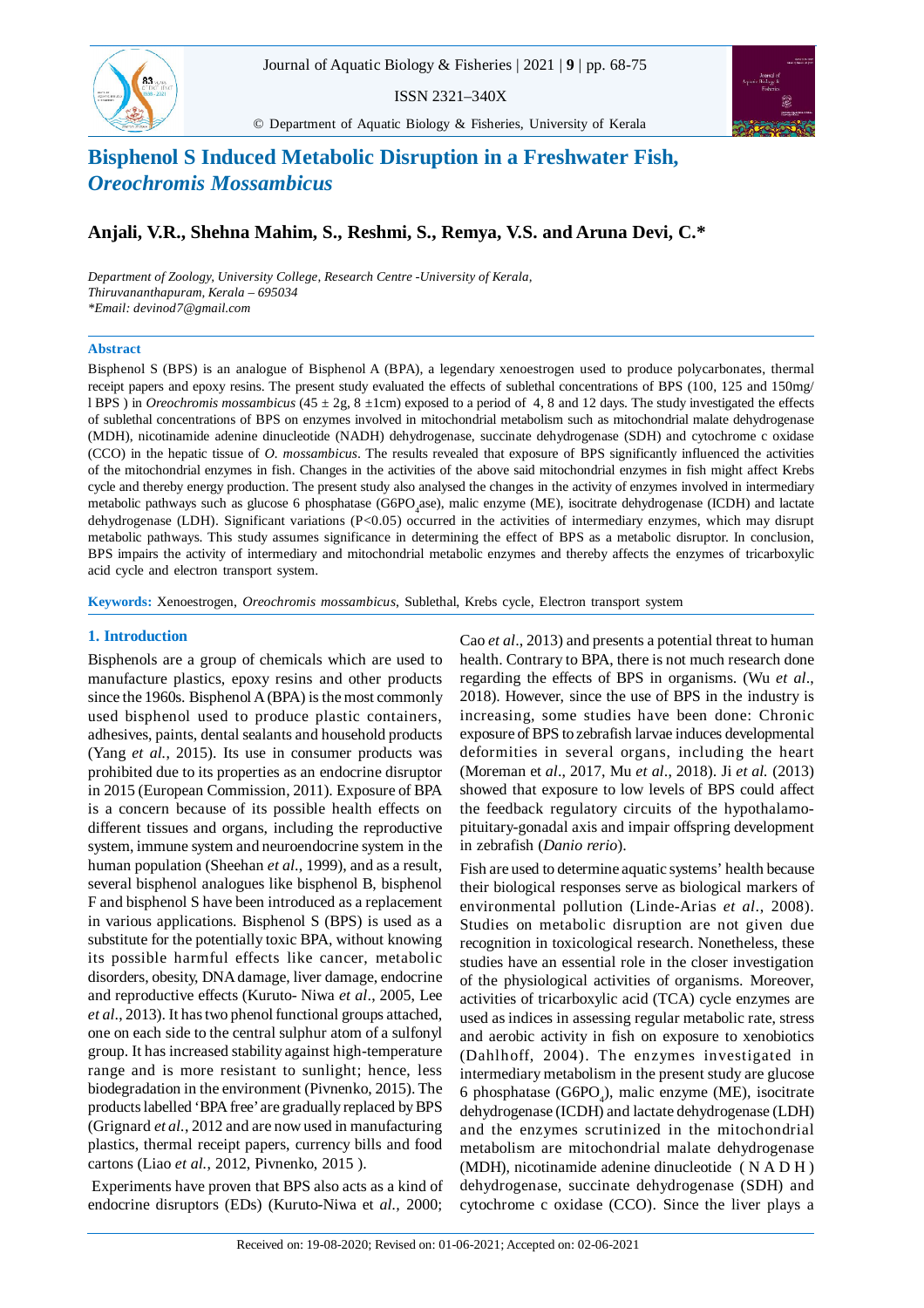remarkable role in detoxification of metabolites, protein synthesis, and biochemical production necessary for digestion and growth (Maton *et al*., 1993, Chiang, 2014) in vertebrates, the current study analyzed the changes in intermediary and mitochondrial pathways in the liver of freshwater fish, *Oreochromis mossambicus,* if any, induced by sublethal dosages of BPS.

#### **2. Materials and Methods**

#### **2.1. Fish and Aquaria**

The animal model used in the experiment is a freshwater fish, *O. mossambicus*, of body weight  $45 \pm 2g$  and length 8 ±1cm. Fish were collected from a fish farm in Thiruvananthapuram and brought to the laboratory. Before the experiment, the fish were acclimatized for 30 days in large cement tanks (200L) filled with dechlorinated tap water. Water temperature  $(28 \pm 2^{\circ}C)$ , oxygen saturation (70-100%) and pH (7.6) were monitored using standard procedures. Fish were fed daily on protein feed *ad libitum.*

# **2.2. Test chemical**

The test chemical used in the experiment was BPS of 98% purity, purchased from Sigma-Aldrich Bengaluru, India. The  $LC_{50}$  value in 96hr time interval was determined by probit analysis [Organisation for Economic Co-operation and Development (OECD) guidelines], with a confident limit of 5 % level (Finney, 1971). The lethal concentration for 50 % killing  $(LC_{50})$  values was computed for 96hr exposure and was found to be 200mg/l BPS for fish. Based on that, three sublethal doses such as 100, 125 and 150mg/ l BPS were selected for treatment. The mortality and the behaviour of fishes in each group were monitored throughout the experiment at varying concentrations.

# **2.3. Experimental design**

Before the experiment, fish were divided into 10 groups of six each in separate well-aerated aquarium glass tanks (40 L) of dimension 31 x 41 x 53cm**.** The fish were exposed to different concentrations of BPS with five replicates for each concentration, where maximum 6 fish were used per concentration of the test toxicant. The freshwater sample having the specified doses of BPS was replaced on alternate days. Group I fish was maintained as control and kept in dechlorinated tap water. Fish in groups II to X were exposed to 100mg/l, 125mg/l and 150mg/l BPS for a period of 4, 8 and 12 days, respectively.

# **2.4. Sampling**

The fish were starved for 24hr before sacrifice for getting optimum experimental conditions. After stipulated periods of exposure, fish were killed, and 100- 200mg liver of each fish were immediately dissected and frozen at -20<sup>o</sup>C in the deep freezer for biochemical assays.

# **2.5. Assay of intermediary metabolic enzymes**

Chilled liver was separately homogenized at  $4^{\circ}$ C in 0.25ml SET buffer (pH 7.4) [0.25M sucrose solution containing 1mM EDTA (Ethylenediaminetetraacetic acid), 20mM tris HCl (pH 7.02) and 0.2% Bovine serum albumen (BSA). Homogenization was done at 2000rpm,  $4^{\circ}C$  for 10min and the supernatant was used for the assay.

 $i$ .Glucose 6 Phosphatase (G6PO<sub>4</sub>ase; D-Glucose-6-Phosphatase Phosphohydrolase., EC.3.1.3.9)

Glucose 6 Phosphatase activity was estimated by the method of Swanson (1955). An assay mixture containing 0.3ml of citrate buffer (pH 6.5) and 0.2ml of glucose-6 phosphate (pH 6.5) were pre-incubated in separate test tubes labelled test and control for 5min. Tissue extract (0.1ml) was added to the test after mixing the content; the test and control were incubated for 15min at room temperature. After incubation, 1ml of 10% TCA (Trichloroacetic acid) was added to both tubes to arrest the reaction. Then tissue extract (0.1ml) was added to the control, mixed well, and the test and control were centrifuged for 10min at 3000rpm. For the assay, the supernatant collected was analyzed by the method of Fiske and Subbarow, (1925). The absorbance was monitored using a UV visible spectrophotometer at 640nm, and the results were expressed as nanomoles inorganic phosphate liberated /min/mg protein.

ii. Lactate dehydrogenase (LDH., E.C.1.1.27)

The activity of LDH was measured by the method described by King (1965). To 0.1ml of homogenate in the test tubes, 0.1ml of NADH solution was added to each test tube. The tubes were pre-incubated in a water bath at 37<sup>0</sup>C for about 3min. The reaction was started by adding 1ml sodium pyruvate solution to each test tube in sequence at timed intervals. The solutions were well mixed and incubated for 30min. After exactly 30min, the reaction was stopped by adding 1ml of 2, 4-dinitrophenylhydrazine. Removed the test tubes from the water bath; it was mixed and allowed to stand at room temperature for 20min. After 20min, 10ml of NaOH (Sodium hydroxide) was added to each test tube and allowed it to stand for 5 to 10min and then read the absorbance at 550nm setting the spectrophotometer to zero with distilled water. Results were expressed as IU/min/mg protein.

iii. Malic Enzyme (ME; malate: NADP+

Oxidoreductase., EC.1.1.1.40)

The activity of ME was determined spectrophotometrically at 340nm according to the method specified by Ochoa, (1955a). The assay mixture consisted of 300ml glycylglycine buffer, 100ml MnCl<sub>2</sub> and 200ml of L- malate. Then the volume was made up to 3ml by adding doubledistilled water. To the reaction mixture, 100µl of tissue homogenate was added, and the addition of NADP+ started the chemical reaction. The specific activity was represented as 1U/min/mg protein.

iv. Isocitrate dehydrogenase (ICDH; Isocitrate dehydrogenase NADP<sup>+</sup> ., E.C.1.1.1.42)

The activity of ICDH was analyzed by the method of Ochoa, (1955b). The reaction mixture consisted of 0.3ml glycylglycine buffer,  $0.1$ ml MnCl<sub>2</sub> and  $0.2$ ml isocitrate. The aliquot was made up to 2.8ml by adding double distilled water. 100µl tissue extract was added, and then the reaction was initiated by the addition of NADP<sup>+</sup> . The change in OD was measured at 340nm for 2min against a blank containing all components except tissue homogenate. The enzyme activity was expressed as IU/ min/mg protein.

# **2.6. Isolation of mitochondria and assay of enzymes**

 Mitochondria were isolated from the liver of fish by using the method depicted by Irving and Watson, (1976), and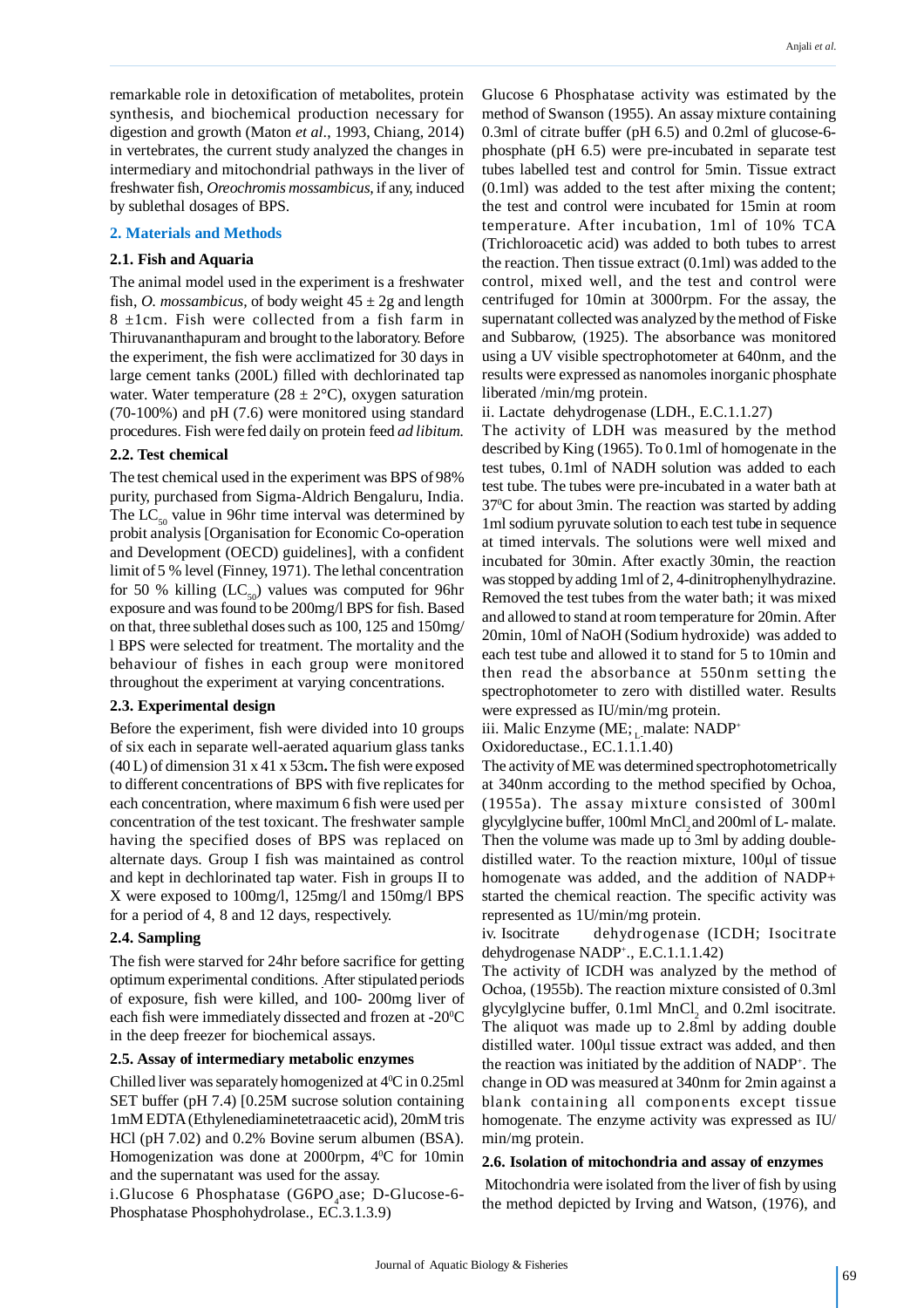all the mitochondrial enzymes were assayed spectrophotometrically (Perkin Elmer, USA) at room temperature.

i. Malate dehydrogenase (MDH; L Malate: NAD<sup>+</sup>Oxidoreductase., EC.1.1.1.37)

 Malate dehydrogenase activity in hepatic tissue was analyzed by the method of Mehler *et al.* (1948). The reaction mixture consisted of 300µl glycylglycine buffer and 25µl of oxaloacetate. The volume was adjusted to 2.8ml by adding double-distilled water. 100µl of tissue homogenate was added to the assay mixture. Then the reaction was started by adding NADH. The enzyme activity was recorded at 340nm, and specific activity expressed as IU/min/mg protein.

#### ii. NADH dehydrogenase., (E.C.1.6.5.11)

NADH dehydrogenase activity was estimated by using the method of Minakami *et al*. (1962). The reaction mixture contained 1.0ml of phosphate buffer, 0.1ml of Potassium ferricyanide, 0.1ml of NADH and 0.2ml of mitochondrial suspension. The total volume was made up to 3ml with double distilled water. NADH was added just before the addition of the enzyme. A control was also treated similarly without NADH. The change in OD was measured at 420nm as a function of time for 3min at an interval of 15sec in a UV visible spectrophotometer. The activity of NADH dehydrogenase was expressed as moles of NADH oxidized/min/mg protein.

iii. Succinate dehydrogenase (SDH; Succinate

ubiquinone oxidoreductase., E.C.1.3.5.1)

The activity of SDH was assayed according to the method of Slater and Bonner (1952). The reaction mixture containing 1ml phosphate buffer, 0.1ml of EDTA, 0.1ml of BSA, 0.3ml of sodium succinate and 0.2ml of potassium ferricyanide was made upto 2.8ml with double distilled water. To the assay mixture 0.2ml of mitochondrial suspension was added. The change in OD (optical density) was recorded at an interval of 15 sec for 5 min at 420nm. The SDH activity was expressed as nmoles of succinate oxidized/min/mg protein.

iv. Cytochrome c oxidase (CCO., E.C.1.9.3.1)

The activity of CCO was measured according to the method of Pearl *et al*. (1963). The reaction mixture contained 1.0ml of phosphate buffer, 0.2ml of N-phenyl-P-phenylene diamine, 0.1ml of 0.01% cytochrome c and 0.5ml of water. The sample was incubated at 25°C for 5min. 0.2ml of the enzyme preparation was added, and the change in OD was recorded at 550nm for 5min at an interval of 15sec each in a UV visible spectrophotometer. A control containing all reagents except cytochrome c also proceeded in the same manner. The activity of cytochrome c oxidase was expressed as a change in IU/min/mg protein.

# **2.7. Estimation of Protein**

Protein concentration was measured according to the protocol of Bradford (1976).

# **2.8. Statistics**

Data collected was analyzed by ANOVA. The difference in means was tested by Duncan analysis (1955) using SPSS software.  $P < 0.05$  was considered as significant level.

# **3. Results**

#### **3.1. The activity of Intermediary Enzymes**

# **3.1.1. Glucose 6 Phosphatase**

The effect of  $G6PO<sub>4</sub>$  in fish exposed to BPS for 4, 8 and 12 days is shown in Fig.1. There was a considerable increase in  $G6PO<sub>4</sub>$  activity after 4 days of exposure to 100 mg/l, but a slight decrease was observed on  $8<sup>th</sup>$  day, and then an addition was shown after 12 days of exposure when compared to control. A significant decrement was noted on exposure to sublethal doses (125 and 150 mg/l) of BPS after 4, 8 and 12 days.

#### **3.1.2. Lactate Dehydrogenase**

The activity of LDH is depicted in Fig.2. LDH activity depleted significantly when exposed to sublethal doses (100,125 and 150 mg/l) of BPS after 4, 8 and 12 days of exposure.

#### **3.1.3. Malic Enzyme**

Fish, when exposed to 100mg/l BPS showed an initial drastic increase in ME activity after 4 days of exposure. The ME activity declined after 8 and 12 days but was still significantly higher concerning control (Fig.3). Exposure to 125 and 150 mg/l BPS resulted in a slight increase in ME activity after 4 and 8 days of exposure, while a significant sharp increase was observed after 12 days of exposure.

#### **3.1.4. Isocitrate Dehydrogenase**

There was a significant fall in ICDH activity in hepatic tissue when exposed to sublethal doses (100,125 and 150 mg/l) of BPS after all days of exposure when compared with the control (Fig.4)

# **3.2. The activity of Mitochondrial Enzymes**

# **3.2.1. Malate Dehydrogenase**

Malate dehydrogenase activity depleted significantly in hepatic tissue of fish exposed to sublethal doses (100,125 and 150 mg/l) of BPS after 4, 8 and 12 days when compared to control (Fig.5)

#### **3.2.2. NADH Dehydrogenase**

The activity of NADH dehydrogenase on exposure to BPS for 4, 8 and 12 days is indicated in Fig 6. There showed a significant decline in NADH activity on exposure to sublethal doses (100,125 and 150 mg/l) of BPS after 4, 8 and 12 days.

# **3.2.3. Succinate Dehydrogenase**

The activity of SDH in the hepatic tissue of fish exposed to BPS is depicted in Fig 7. There was a significant depletion in SDH activity after 4, 8 and 12 days of exposure to 100,125 and 150mg/l BPS.

# **3.2.4. Cytochrome c Oxidase**

The activity of CCO in fish exposed to BPS is shown in Fig. 8. Initially, the activity was found to increase after 4 days of exposure to 100 and 125mg/l of BPS. There was a rapid decrease in CCO activity after 8 and 12days of exposure to 100 and 125 mg/l of BPS. Fish, when exposed to 150mg/l BPS showed a significant reduction in CCO activity after 4, 8 and 12 days.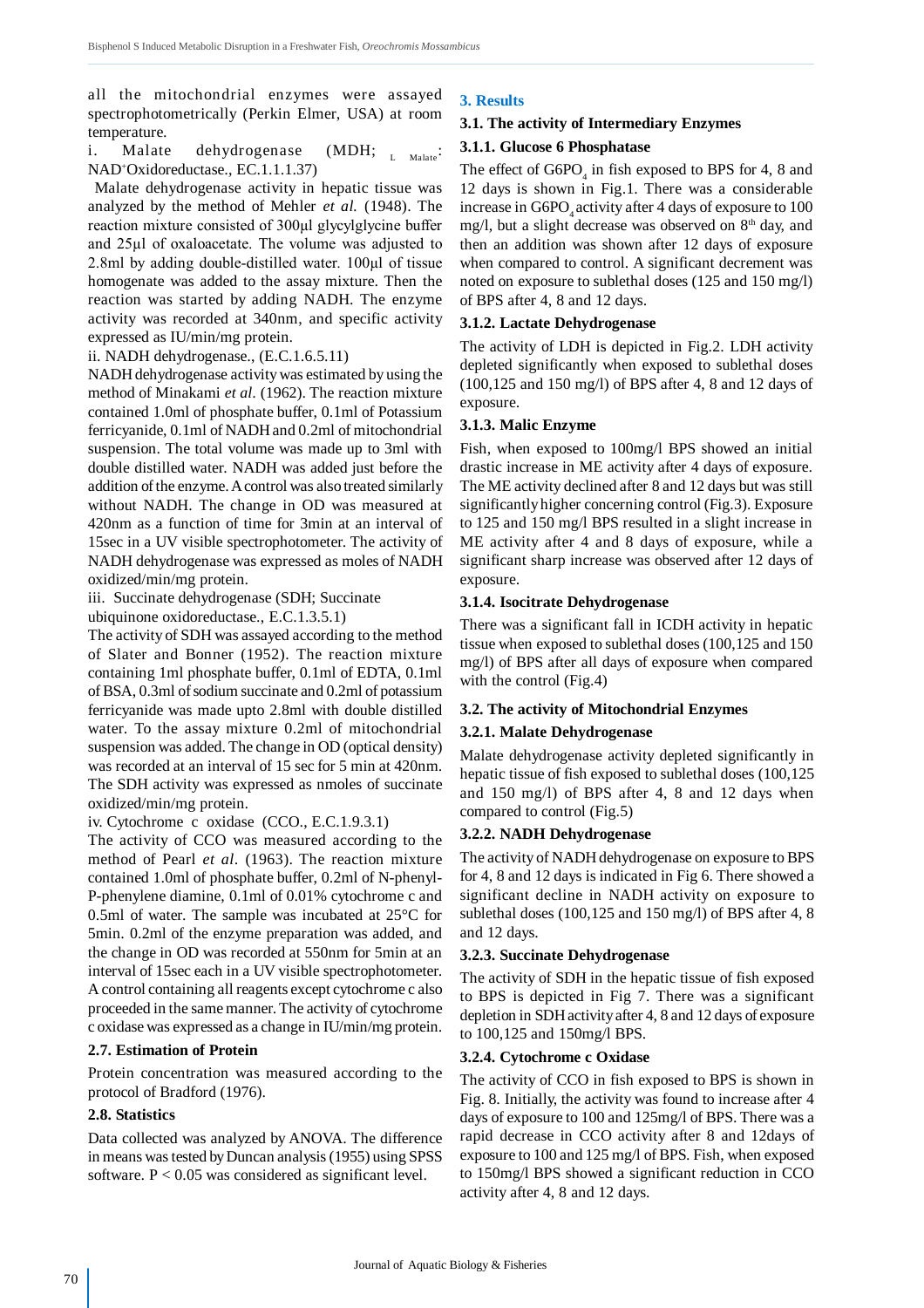



**Fig. 1.** The effect of Sub-lethal doses of BPS (100,125 and 150mg/l) on the activity of  $G6PO<sub>4</sub>$ ase in the liver of *O.mossambicus.*



**Fig. 2.** The effect of Sub-lethal doses of BPS (100,125 and 150mg/l) on the activity of LDH in the liver of *O.mossambicus.*



**Fig. 3.** The effect of Sublethal doses of BPS (100,125 and 150mg/l) on the activity of ME in the liver of *O.mossambicus.*

**Fig. 4.** The effect of Sublethal doses of BPS (100,125 and 150 mg/l) on the activity of ICDH in the liver of *O.mossambicus.*

The effect of sublethal doses of BPS  $(100, 125 \text{ and } 150 \text{ mg/l})$  on the activities of  $G6PO_4$  ase (Fig.1), LDH (Fig.2), ME (Fig. 3) and ICDH (Fig.4) in the liver of *O. mossambicus* in relation to control. Each bar is mean ± SEM for six fish. Means with different superscript letters  $(a, b, c, and d)$  for each parameter is significantly different at P $<0.05$ .





**Fig. 5.** The effect of Sublethal doses of BPS (100,125 and 150 mg/l) on the activity of MDH in the liver of *O.mossambicus.*

**Fig. 6.** The effect of Sublethal doses of BPS (100,125 and 150 mg/l) on the activity of NADH dehydrogenase in the liver of *O.mossambicus.*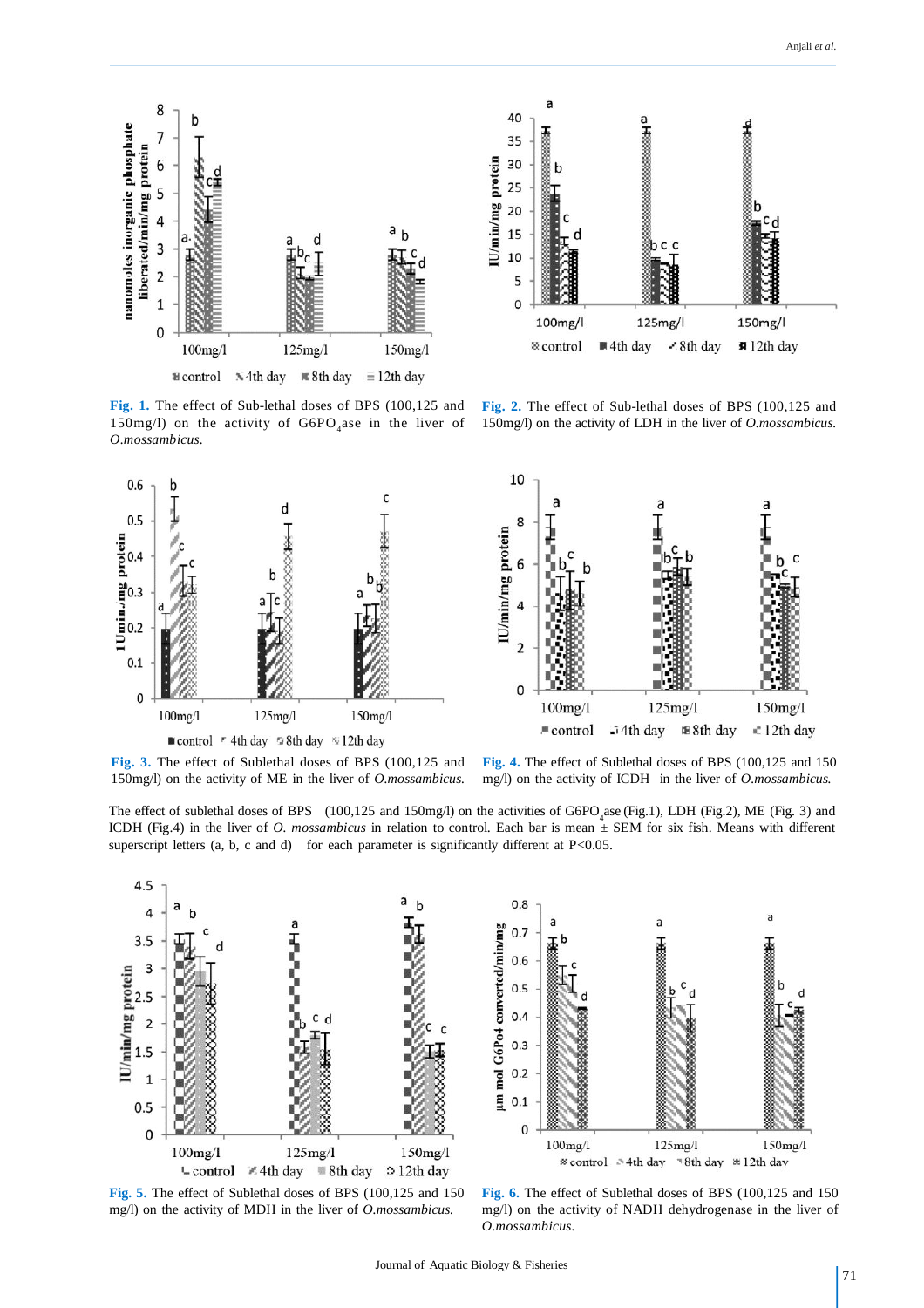



**Fig. 7.** The effect of Sublethal doses of BPS (100,125 and 150 mg/l) on the activity of SDH in the liver of *O.mossambicus.*

**Fig. 8.** The effect of Sublethal doses of BPS (100,125 and 150 mg/l) on the activity of CCO in the liver of *O.mossambicus.*

The effect of sublethal doses of BPS (100,125 and 150mg/l) on the activities of MDH (Fig.5), NADH dehydrogenase (Fig.6), SDH (Fig.7) and CCO (Fig.8) in the liver of *O. mossambicus* in relation to control. Each bar is mean ± SEM for six fish. Means with different superscript letters (a, b, c and d) for each parameter is significantly different at P<0.05.

The present investigation showed a decrease in the activity of G6PO<sub>4</sub> ase in fish. Glucose 6 phosphatase is the key enzyme in glucose homeostasis, functioning in both the processes of gluconeogenesis and glycogenolysis. This enzyme is an integral membrane protein found in association with the lumen of the endoplasmic reticulum (Herman and Nordlie, 1972). It hydrolyzes glucose 6 phosphates to glucose in the endoplasmic reticulum. A decrease in G6PO<sub>4</sub>ase activity was observed in freshwater teleost, *Mystus vittatus* after chronic exposure to metasystox and sevin (John, 2007) and in *Aplochelius lineatus* exposed to glyphosate (Anjali and Aruna Devi, 2016). In fish, inhibition of  $G6PO<sub>4</sub>$  ase activity may be due to the damage to microsomal membrane as this enzyme is localized exclusively in the membranes of the endoplasmic reticulum (Alexander, 2013). Gluconeogenic progression was affected by the decreased activity of G6PO<sub>4</sub>ase which simultaneously restricts glucose formation (Zhang *et al*., 2019).

Lactate dehydrogenase activity was found to be significantly declined in fish exposed to BPS. The LDH is an anaerobic enzyme involved in the conversion of pyruvate to lactate in glycolysis. It is an important glycolytic enzyme in biological systems and is inducible by oxygen stress. Therefore, the activity of several regulatory enzymes may be significantly changed to meet the required energy demands under toxic stress (Mayer *et al*., 1989), including the activity of lactate dehydrogenase (LDH), which helps the continued process of glycolysis under anaerobic conditions (Diamantino *et al*., 2001). Almeida *et al.* (2001) reported the inhibition of LDH activity in the freshwater murrel, *Channa punctatus* exposed to mercuric chloride and in Nile tilapia, *Oreochromis niloticus* exposed to cadmium; which might be due to changes in the activity of mitochondrial membrane function. Elumalai *et al.* (2001) noted a reduced activity of LDH in the crab, *Carcinus moenas* maintained in water contaminated with copper, chromium or a mixture

**4. Discussion** of both. The decrease in NAD dependent LDH activity also indicates the accumulation of lactic acid (Diamantino *et al*., 2001). Henceforth, LDH can be used to evaluate the metabolic toxicity of BPS in fish.

> In the current investigation, ICDH activity was found to be decreased in *O. mossambicus.* Isocitrate dehydrogenase is structurally bound to mitochondria which is an important enzyme due to its function in the aerobic pathway of energy production (Napierska and Podolska, 2006).

> This enzyme catalyses the reversible oxidation of isocitrate to oxalosuccinic acid, followed by decarboxylation, leading to the formation of á-ketoglutarate. The control of mitochondrial redox balance and oxidative damage is one of the primary functions of NADP+-dependent isocitrate dehydrogenase. Ivanina *et al*. (2008) reported a decrease in ICDH activity in combined effects of cadmium and temperature on key mitochondrial enzymes, including NAD- and NADP-dependent ICDH in Crassostrea virginica in fry of common carp, *Cyprinus carpio* at different pH (Reddy *et al*., 2008), in juvenile larger yellow croaker *Larimichthys croceus* exposed to high copper intake (Meng *et al*., 2016) and in *Aplochelius lineatus* exposed to glyphosate (Anjali and Aruna Devi, 2016). The reduced activity of ICDH in the liver may influence energy and redox status and decrease the activation energy of mitochondrial metabolism in the experimental fish. Moreover, it might lead to a decrease in ATP synthesis due to oxidative phosphorylation uncoupling. Hence, BPS can be considered as uncouplers of oxidative phosphorylation.

> Malic enzyme activity was found to be elevated significantly in fish when exposed to BPS. This enzyme catalyses the oxidative decarboxylation of malate to yield pyruvate in the presence of a divalent metal ion. The products of this reaction – pyruvate,  $CO_2$  and NADPH – are used in a wide range of metabolic pathways as a source of carbon and reductive power. Malate functions as an intermediate in TCA cycle and is involved in malate –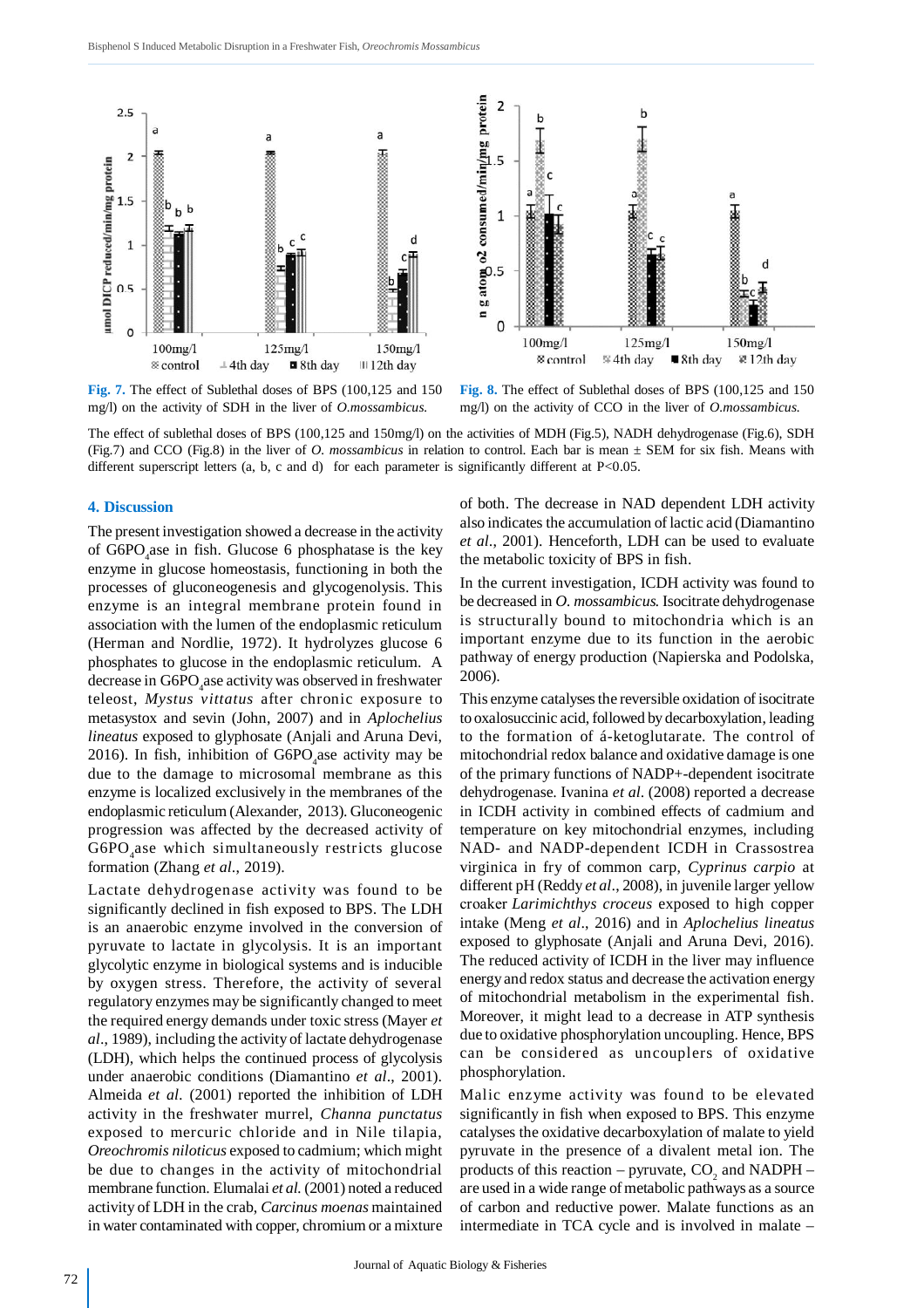aspartate shuttle. Malate- aspartate shuttle is an important mechanism used for the movement of reducing equivalents in the form of NADH from the cytoplasm to mitochondria for energy production. According to McKenna *et al*. (1995), the malic enzyme activity has an important role in the complete oxidation of intermediate compounds in TCA cycle for energy. In the current study, an increase in activity of malic enzyme oxidizes malate very rapidly, which may lead to rapid depletion of malate in cells and thereby affect redox potential.

 From the present study, it can be visualized that there is a significant decrement of SDH activity in the liver of fish exposed to sublethal concentrations of BPS. Succinic dehydrogenase is an essential enzyme whose activity takes part in oxidation of carbohydrate through Krebs cycle (Singer *et al*., 1973). Being a key enzyme in the TCA cycle, it is assumed that with the inhibition of SDH activity, the metabolic path might have turned to an anaerobic pathway to meet the increased energy demands during stress. The decrease in this enzyme activity might be probably due to mitochondrial damage and decreased state of respiration (Bag *et al*., 1999). Since SDH is a mitochondrial enzyme, the level of its activity is an index of the mitochondrial as well as the oxidative metabolism occurring in the tissues concerned. The decrease in SDH activity may be due to the disorganization of mitochondria, affecting enzymes of TCA cycle.

The general decrease in SDH activity was associated with the inhibition of the mitochondrial respiratory mechanism. This prevents electron transfer to molecular oxygen, thereby inhibiting SDH activity which results in shifting of aerobic metabolism to the anaerobic pathway (Agrahari *et al.,* 2007). When *Tilapia mossambica* and *Clarias gariepinus* exposed to different type of chemicals, the activity of SDH found to be decreased due to depletion in the oxidative metabolism at the level of mitochondria leading to depression of TCA cycle (Sudharsan *et al*., 2000, Al Ghanim and Mahboob, 2012). Decreased activities of LDH and SDH were also observed in fish *Colisa fasciatus* due to toxicity of cypermethrin (Singh *et al.*, 2010). Decreased activity may be accounted for as the fish depends more on the anaerobic metabolic pathway for its energy needs under toxic stress. The suppression of SDH activity in *O.mossambicus* impairs the oxidative metabolic cycle and hence depends upon anaerobic glycolysis.

 The current study observed a significant decrease in MDH activity in the liver during exposure periods of BPS. Malate dehydrogenase converts malate to oxaloacetate and also plays a significant role in  $CO_2$  fixation and in gluconeogenesis. Since MDH is an indispensable enzyme in the oxidative metabolic pathway of Krebs cycle for carbohydrates, fats and amino acids, any interference in its activity will affect energy production in fish. Furthermore, MDH is a foremost enzyme in the Krebs cycle, and its decreased activity in the current study indicates interference in the Krebs cycle. Tiwari *et al*. (2009) observed the decreased MDH activities in tissues of *Clarias batrachus* on exposure to endosulfan. The decrement of MDH activity suggests that there is a shift in respiratory metabolism towards anaerobiosis. It also indicates that a decrease in the activity may lower the functioning of the Krebs cycle due to inadequate supply of substrate or decreased oxygen uptake at the tissue level during stress and may be due to inhibition of oxidative metabolism.

 When experimental fish is exposed to sublethal doses of BPS, the activity of CCO decreased. Cytochrome c oxidase is the farthest enzyme in the respiratory electron transfer system (ETS) and helps transfer electrons to their final acceptor oxygen in ETS. It produces ATP molecules, thereby influencing other cellular metabolic processes. The activity of this enzyme apprises on the aerobic capacity of tissues. Sublethal experiment with cypermethrin causes a decrease in CCO activity in liver and muscle tissues in fingerlings of common edible carp (*Labeo rohita*), which shows a profound impact on oxidative metabolism (Tiwari *et al*., 2012). Exposure to glyphosate decreased the activity of CCO in *Aplochelius lineatus* (Anjali and Aruna Devi, 2016). The decrease in CCO activity might be due to the reduced availability of oxygen and thereby reduced the capacity of the ETS to produce ATP molecules (Corbett *et al.,* 1984). The decreased activity of CCO shows a clear indication of decreased mitochondrial respiration and oxidative metabolism, which results in reduced synthesis of ATP production in O*. mossambicus*.

The activity of NADH dehydrogenase was found to be declined in *O. mossambicus* in the present study. NADH dehydrogenase or complex I is the electron donor for the electron transport system, embedded in the inner mitochondrial membrane. NADH dehydrogenase reversibly oxidizes NADH to NAD<sup>+</sup>and transfer electrons to ubiquinone through a redox reaction. This creates an electrochemical gradient to the intermembrane space of mitochondria which is used for ATP production. It is evident from the studies (Sherer *et al*., 2007; Gassner *et al*., 1997) that pesticides (pyridaben, rotenone and fenpyroximate) and insecticides (pyrethroids, permethrin) acts as a potent inhibitor of NADH dehydrogenase activity. Similarly, chemicals like thiazoles, flunarizine and cinnarizine (Veitch and Hue, 1994; Andreani *et al*., 1995) are also inhibitors of mitochondrial NADH dehydrogenase. Such inhibitors are implicated in Parkinson's disease (Sherer *et al.,* 2007). Decreased activity on exposure to BPS indicated the mitochondrial electron transport chain's disturbed function leading to reduced energy production.

Thus it is evident from the current research that BPS disrupted intermediate and mitochondrial metabolism in *O. mossambicus.* Bisphenol S altered mitochondrial metabolism in the hepatic tissue of fish by decreasing the activities of SDH and MDH enzymes and also the respiratory marker enzymes like NADH dehydrogenase and CCO activities and thereby affects TCA cycle. Similarly, significant diversification occurred in the activities of intermediary enzymes by decreasing  $G6PO<sub>4</sub>ase$ , LDH and ICDH and increasing ME, which may have a profound impact on the biochemical machinery of fish.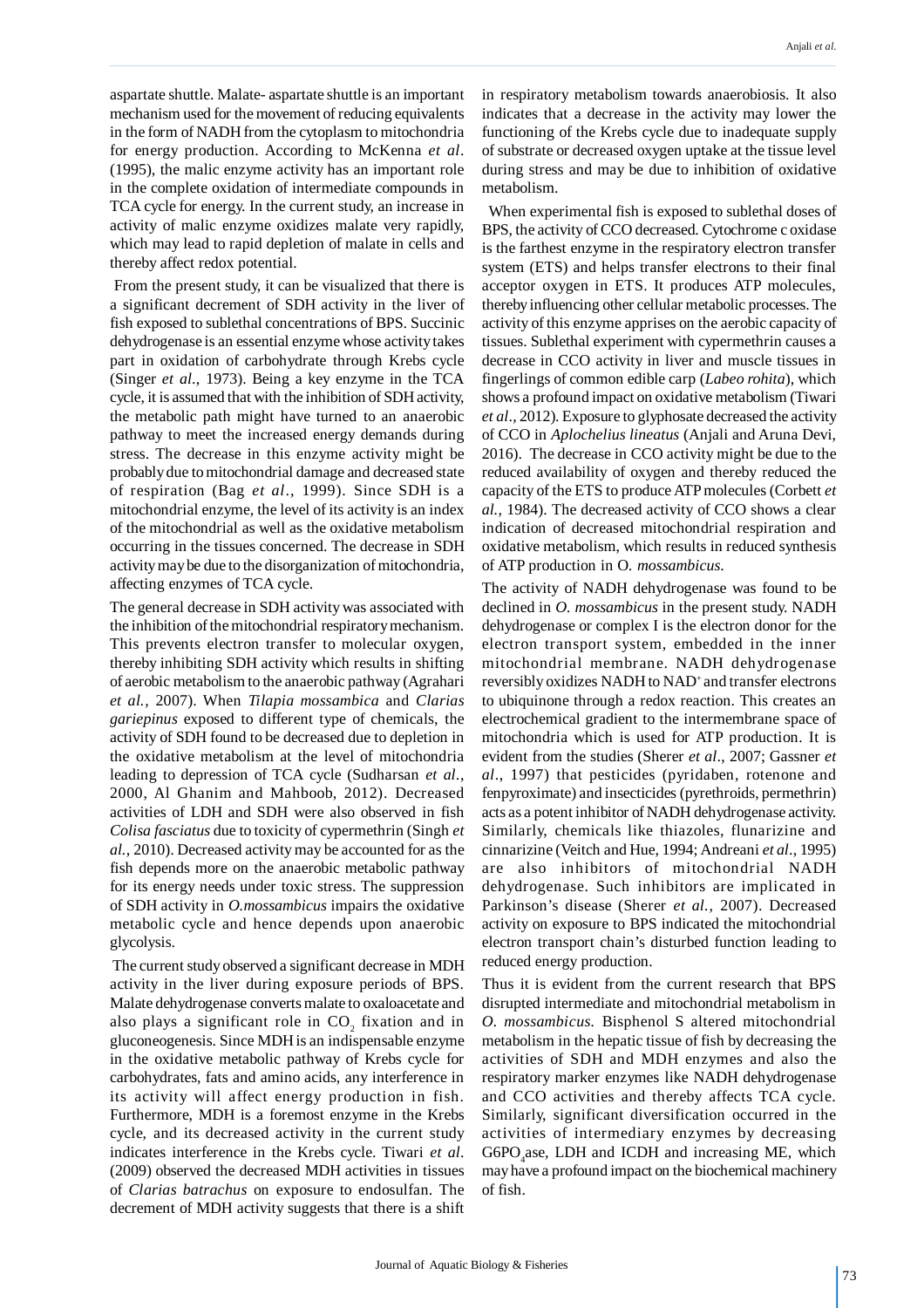#### **5. Conclusion**

In the present work, all the key enzymes of the TCA cycle were affected when exposed to BPS. Bisphenol S also acts as an uncoupler of oxidative phosphorylation, resulting in shifting aerobic pathway of fish respiration towards anaerobic pathway and inhibiting energy production by suppressing ATP synthesis. This study also showed that fish are highly sensitive to contamination of water, and

any disturbances in the activity of metabolic enzyme may lead to drastic changes in their physiological and biochemical processes. In conclusion, the present work indicates that BPS can cause considerable intermediary and mitochondrial metabolism changes in *O. mossambicus*. The causes of these alterations appear to be the result of high energy demands.

#### **6. References**

- Agrahari, S., Pandey, K. C. and Gopal, K. 2007. Biochemical alteration induced by monocrotophos in the blood plasma of fish, *Channa punctatus* (Bloch). Pesticide Biochemistry and Physiology, 88: 268-272.
- Alexander, A. 2013. Evaluation of changes in metabolic parameters and enzymes involved in metabolic pathways in *Clarias batrachus* after exposure to phenolic compounds. Asian Journal of Biomedical and Pharmaceutical Sciences, 3: 60; ISSN 2249-622X .
- Al-Ghanim, K.A. and Mahboob, S.2012. Effect of sodium cyanide on the activities of some oxidative enzymes and metabolites in *Clarias gariepinus*. African Journal of Biotechnology, 11:9849-9854; doi: 10.5897/AJB11.3240.
- Almeida, J.A., Novelli, E.L.B., Silva, M. D. P and Junior R. A. 2001. Environmental cadmium exposure and metabolic responses of the Nile tilapia, *Oreochromis niloticus*. Environmental Pollution, 114: 169-175; https://doi.org/10.1016/S0269-7491(00)00221-9.
- Andreani, A., Rambaldi, M., Leoni, A., Locatelli, A., Ghelli, A., Ratta, M., Benelli, B., and Esposti, M.D.1995. Thienylimidazo [2, 1-b] thiazoles as inhibitors of mitochondrial NADH dehydrogenase. Journal of Medicinal Chemistry, 38: 1090-1097; https://doi.org/10.1021/jm00007a006.
- Anjali, V.R. and Aruna Devi, C. 2016. Impact of glyphosate on intermediary and mitochondrial metabolism on a freshwater fish, *Aplocheilus lineatus* (Valenciennes). Journal of Aquatic Biology, 5:27-35; ISSN 2321–340X.
- Bag, S., Borat., Ghatak, R., Nilufer, I., D'mello, D., Pereira, L., Pereira, J., Cutinho, C. and Rao.V.1999. A study of toxic effects of heavy metal contaminants from sludge-supplemented diets on male Wistar rats. Ecotoxicology and Environmental Safety, 42: 163-170; https://doi: 10.1006/eesa.1998.1736.
- Bradford, M.M. 1976. A rapid and sensitive method for the quantitation of microgram quantities of protein utilizing the principle of protein- dye binding. Analytical Biochemistry, 72: 248-254; https://doi.org/10.1016/0003-2697 (76)90527-3.
- Cao, G.P., He, R.L., Cai, Z.W. and Liu, J. 2013. Photolysis of bisphenol S in aqueous solutions and the effects of different surfactants. Reaction Kinetics, Mechanisms and Catalysis*,* 109: 259-271; https://doi.org/10.1007/s11144-013-0553-6. https:/ /doi.org/10.1007/s11144-013-0553-6
- Chiang, J. 2014. Liver Physiology: Metabolism and Detoxification. In: Linda, M., Mcmanus., Richard, N., Mitchell, editors. Pathobiology of Human Disease. Academic Press, London, 1770-1782; https://doi.org/10.1016/B978-0-12-386456-7.04202-7.
- Corbett, J.R., Wright, K. and Baillie, A.C.1984. Pesticides interfering with respiration. In: The biochemical mode of action of pesticides, 2nd ed. Academic Press, London, 1- 49.
- Dahlhoff, E. P. 2004. Biochemical indicators of stress and metabolism: applications for marine ecological studies. Annual Review of Physiology, 66 : 183-207.
- Diamantino, T.C., Almeida, E., Soares, A.M.V.M. and Guilhermino, L. 2001. Lactate dehydrogenase activity as an effective parameters in aquatic toxicity tests with *Daphnia magna* Straus. Chemosphere, 45: 553-560; https://doi.org/10.1016/S0045- 6535 (01)00029-7.
- Duncan, D.B.1955. Multiple range and multiple F tests. Biometrics, 11:1-42; https://doi.org/10.2307/3001478.
- European Commission (EC). 2011. Bisphenol A: European Union ban on baby bottles to enter into force tomorrow. European Union, Brussels.
- Elumalai, M., Antunes, C. and Guilhermino, L. 2001. Effects of single metals and their mixtures on selected enzymes of *Carcinus moenas*. Water, Air and Soil Pollution, 141: 273-280; https://doi.org/10.1023/A:1021352212089.
- Finney, D.J. 1971. Probit analysis, 3rd ed Cambridge University Press, London, 333.
- Fiske, C.H. and Subbarow, Y.1925.The colorimetric determination of phosphorous. Journal of Biological Chemistry, 66: 375-400.

Gassner, B., Wuthrich, A., Scholtysik, G. and Solioz, M.1997. The pyrethroids, permethrin and cyhalothrin are potent inhibitors of the mitochondrial complex I. The Journal of Pharmacology and Experimental Therapeutics, 281: 855-860; PMID: 9152394.

- Grignard, E., Lapenna, S. and Bremer, S. 2012. Weak estrogenic transcriptional activities of Bisphenol A and Bisphenol S. Toxicology *In Vitro*, 26: 727-731; https://doi.org/10.1016/j.tiv.2012.03.013.
- Herman, H.L. and Nordlie, R.C.1972. Hepatic carbamyl phosphate: Glucose phospho transferase. Distribution, comparative kinetics and responses to alloxan or manno heptulose- induced diabetes. Archieves of Biochemistry and Biophysics, 152:180-186*; https://*doi:10.1016/0003-9861 (72)90206-8.
- Irving, D.O. and Watson, K.1976. Mitochondrial enzymes of tropical fish. Comparative. Biochemistry and Physiology Part C: Toxicology and Pharmacology, 54: 81-92; doi: 10.1016/0305-0491(76)90061-4.
- Ivanina, A.V., Habinck, E. and Sokolova, I.M.2008. Differential sensitivity to cadmium of key mitochondrial enzymes in the Eastern Oyster, *Crassostrea virginica* Gmelin (Bivalvia: Ostreidae). Comparative Biochemistry and Physiology Part C: Toxicology and Pharmacology, 148: 72-79; https://doi.org/10.1016/j.cbpc.2008.03.009.
- Ji, K., Hong, S., Kho, Y. and Choi, K. 2013. Effects of bisphenol S exposure on endocrine functions and reproduction of zebrafish. Environmental Science and Technology, 47: 8793-8800; https://doi.org/10.1021/es400329t.
- John, P. J. 2007. Alteration of certain blood parameters of freshwater teleost *Mystus vittatus* after chronic exposure to metasystox and sevin. Fish Physiology and Biochemistry, 33*:*15-20; https://doi.org/10.1007/s10695-006-9112-7.
- King, J.1965. The dehydrogenases or oxidoreductases lactatedehydrogenase. In: Van, D. Practical Clinical Enzymology, Van Nostrand, and London, 193:83-93.
- Kuruto-Niwa, R., Inoue, S., Ogawa, S., Muramatsu, M. and Nozawa, R. 2000. Effects of tea catechins on the ERE-regulated estrogenic activity. Journal of Agricultural and Food Chemistry*,* 48: 6355-6361; https://doi.org/10.1021/jf0008487.